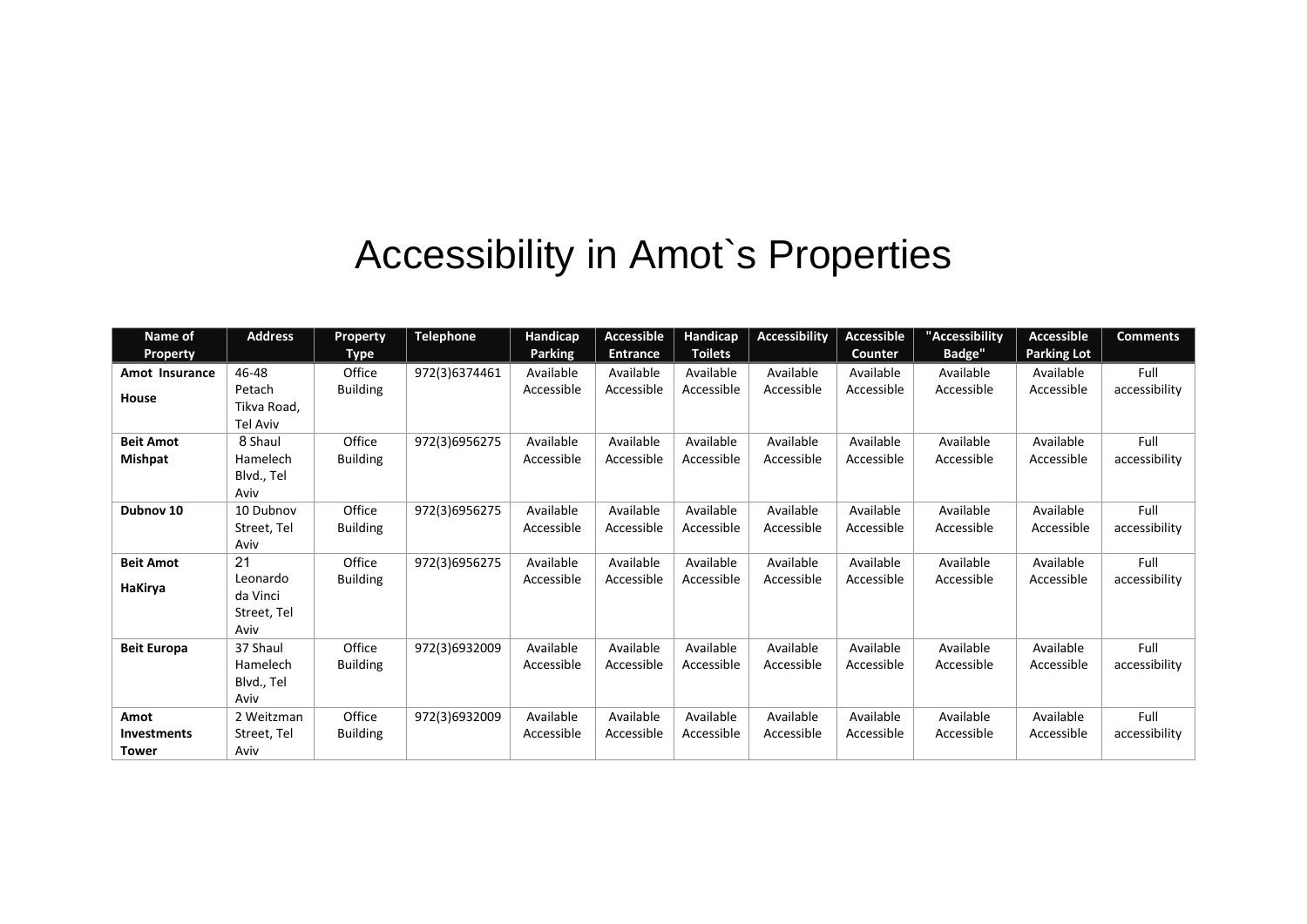| Name of                | <b>Address</b>      | <b>Property</b> | <b>Telephone</b> | Handicap       | <b>Accessible</b> | Handicap       | <b>Accessibility</b> | <b>Accessible</b> | "Accessibility | Accessible         | <b>Comments</b> |
|------------------------|---------------------|-----------------|------------------|----------------|-------------------|----------------|----------------------|-------------------|----------------|--------------------|-----------------|
| Property               |                     | <b>Type</b>     |                  | <b>Parking</b> | <b>Entrance</b>   | <b>Toilets</b> |                      | Counter           | <b>Badge"</b>  | <b>Parking Lot</b> |                 |
| <b>Beit Yahav</b>      | 80                  | Office          | 972(2)5000864    | Available      | Available         | Available      | Available            | Available         | Available      | Available          | Full            |
|                        | Yirmiyahu           | <b>Building</b> |                  | Accessible     | Accessible        | Accessible     | Accessible           | Accessible        | Accessible     | Accessible         | accessibility   |
|                        | Street,             |                 |                  |                |                   |                |                      |                   |                |                    |                 |
|                        | Jerusalem           |                 |                  |                |                   |                |                      |                   |                |                    |                 |
| <b>Fliner Tower</b>    | 26                  | Office          | 972(3)9040939    | Available      | Available         | Available      | Available            | Available         | Available      | Available          | Full            |
|                        | HaHistadrut         | <b>Building</b> |                  | Accessible     | Accessible        | Accessible     | Accessible           | Accessible        | Accessible     | Accessible         | Accessibility   |
|                        | Street,             |                 |                  |                |                   |                |                      |                   |                |                    |                 |
|                        | Petah Tikva         |                 |                  |                |                   |                |                      |                   |                |                    |                 |
| <b>Beit Amot Har</b>   | 11 Kiryat           | Office          | 972(2)5879944    | Available      | Available         | Available      | Available            | Available         | Available      | Available          | Full            |
| Hotzavim               | HaMada,             | <b>Building</b> |                  | Accessible     | Accessible        | Accessible     | Accessible           | Accessible        | Accessible     | Accessible         | accessibility   |
|                        | Jerusalem           |                 |                  |                |                   |                |                      |                   |                |                    |                 |
| <b>Kanion Arim</b>     | 14                  | Mall            | 972(9)7677788    | Available      | Available         | Available      | Available            | Available         | Available      | Available          | Full            |
| Mall                   | Katzenelson         |                 |                  | Accessible     | Accessible        | Accessible     | Accessible           | Accessible        | Accessible     | Accessible         | accessibility   |
|                        | Street, Kfar        |                 |                  |                |                   |                |                      |                   |                |                    |                 |
|                        | Saba                |                 |                  |                |                   |                |                      |                   |                |                    |                 |
| <b>Poleg Park</b>      | 8/14 Benny          | Industrial      | 972(9)8851028    | Available      | Available         | Available      | Irrelevant           | Irrelevant        | Available      | Available          | Full            |
| Netanya                | Gaon                | Park            |                  | Accessible     | Accessible        | Accessible     |                      |                   | Accessible     | Accessible         | Accessibility   |
|                        | Street,             |                 |                  |                |                   |                |                      |                   |                |                    |                 |
|                        | Netanya             |                 |                  |                |                   |                |                      |                   |                |                    |                 |
| Park Si'im             | 27 Yad              | Industrial      | 972(9)8851029    | Available      | Available         | Available      | Irrelevant           | Irrelevant        | Available      | Available          | Full            |
| Netanya                | Harutzim,           | Park            |                  | Accessible     | Accessible        | Accessible     |                      |                   | Accessible     | Accessible         | Accessibility   |
|                        | Netanya             |                 |                  |                |                   |                |                      |                   |                |                    |                 |
| <b>Kiryat Ono Mall</b> | Shlomo              | Mall            | 972(3)6352845    | Available      | Available         | Available      | Irrelevant           | Irrelevant        | Available      | Available          | Full            |
|                        | HaMelech            |                 |                  | Accessible     | Accessible        | Accessible     |                      |                   | Accessible     | Accessible         | Accessibility   |
|                        | and Levi            |                 |                  |                |                   |                |                      |                   |                |                    |                 |
|                        | Eshkol              |                 |                  |                |                   |                |                      |                   |                |                    |                 |
|                        | <b>Streets</b>      |                 |                  |                |                   |                |                      |                   |                |                    |                 |
| <b>Amot Science</b>    | Gad                 | Office          | 972(8)9364169    | Available      | Available         | Available      | Available            | Available         | Available      | Available          | Full            |
| Park - Rehovot         | Feinstein,          | <b>Building</b> |                  | Accessible     | Accessible        | Accessible     | Accessible           | Accessible        | Accessible     | Accessible         | Accessibility   |
|                        | <b>Science Park</b> |                 |                  |                |                   |                |                      |                   |                |                    |                 |
| <b>Beit Amot Haifa</b> | 157 Jaffa           | Office          | 972(4)8534490    | Available      | Available         | Available      | Available            | Available         | Available      | Available          | Full            |
|                        | Street,             | <b>Building</b> |                  | Accessible     | Accessible        | Accessible     | Accessible           | Accessible        | Accessible     | Accessible         | Accessibility   |
|                        | Haifa               |                 |                  |                |                   |                |                      |                   |                |                    |                 |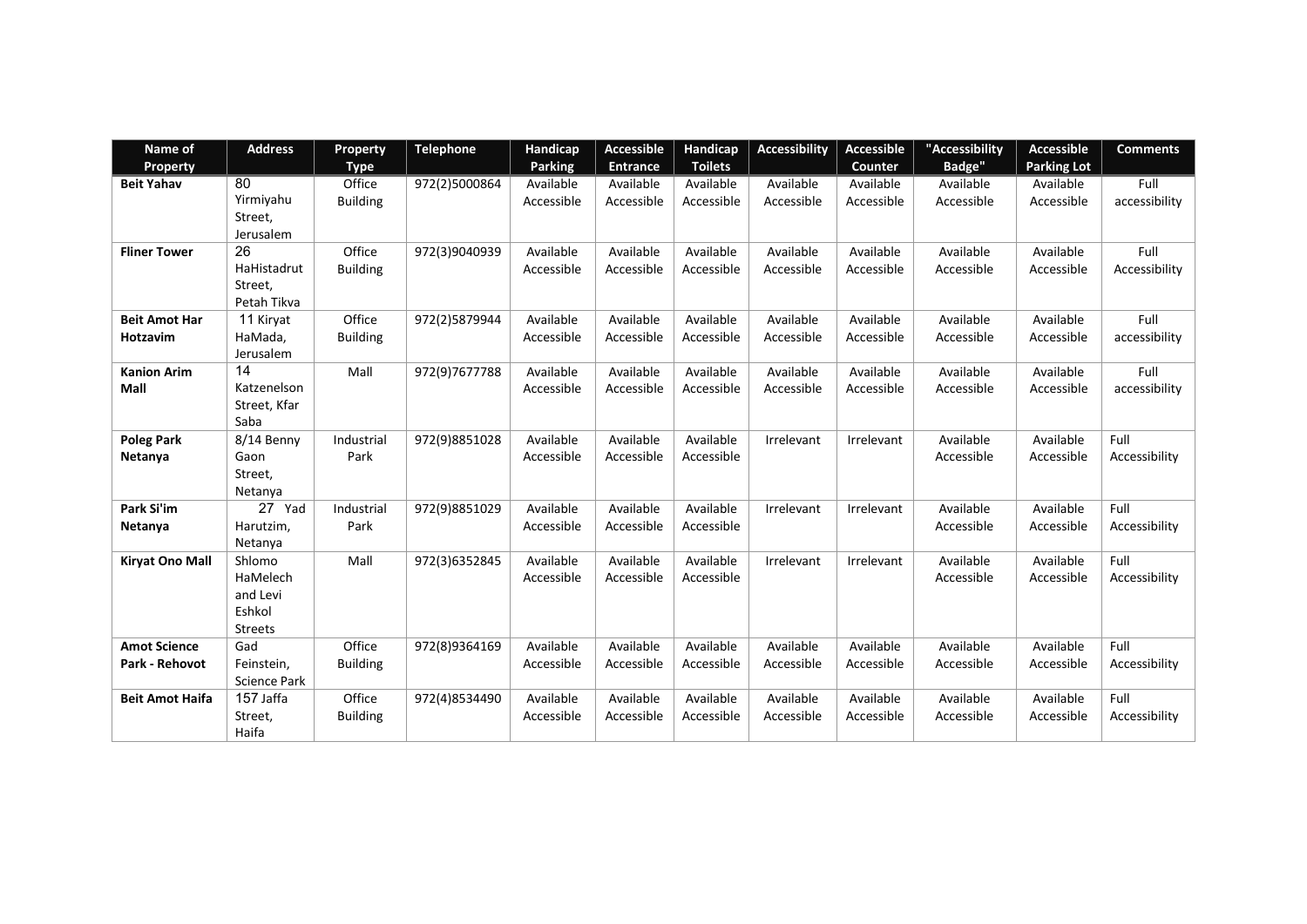| Name of                  | <b>Address</b>    | Property        | <b>Telephone</b> | Handicap       | <b>Accessible</b> | Handicap       | <b>Accessibility</b> | Accessible | "Accessibility | <b>Accessible</b>  | <b>Comments</b> |
|--------------------------|-------------------|-----------------|------------------|----------------|-------------------|----------------|----------------------|------------|----------------|--------------------|-----------------|
| Property                 |                   | <b>Type</b>     |                  | <b>Parking</b> | <b>Entrance</b>   | <b>Toilets</b> |                      | Counter    | <b>Badge"</b>  | <b>Parking Lot</b> |                 |
| <b>Industrial Park -</b> | Feinstein         | Industrial      | 972(8)9315893    | Available      | Available         | Available      | Irrelevant           | Irrelevant | Available      | Available          | Full            |
| Rehovot                  | Road,             | Park            |                  | Accessible     | Accessible        | Accessible     |                      |            | Accessible     | Accessible         | Accessibility   |
|                          | Rehovot           |                 |                  |                |                   |                |                      |            |                |                    |                 |
| <b>Amot Park Afek</b>    | 13 Amal           | Office          | 972(3)9223888    | Available      | Available         | Available      | Available            | Available  | Available      | Available          | Full            |
|                          | Street, Afek      | <b>Building</b> |                  | Accessible     | Accessible        | Accessible     | Accessible           | Accessible | Accessible     | Accessible         | Accessibility   |
|                          | Industrial        |                 |                  |                |                   |                |                      |            |                |                    |                 |
|                          | Park, Rosh        |                 |                  |                |                   |                |                      |            |                |                    |                 |
|                          | Ha'Ayin           |                 |                  |                |                   |                |                      |            |                |                    |                 |
| <b>Hutzot Alonim</b>     | Kibutz            | Mall            | 972(4)9834516    | Available      | Available         | Available      | Irrelevant           | Irrelevant | Available      | Available          | Full            |
|                          | Alonim            |                 |                  | Accessible     | Accessible        | Accessible     |                      |            | Accessible     | Accessible         | Accessibility   |
|                          |                   |                 |                  |                |                   |                |                      |            |                |                    |                 |
| [מנ1] Beit Ziviel        | 19-21             | Office          | 972(3)6488777    | Available      | Available         | Available      | Available            | Available  | Available      | Available          | Full            |
|                          | HaBarzel          | <b>Building</b> |                  | Accessible     | Accessible        | Accessible     | Accessible           | Accessible | Accessible     | Accessible         | accessibility   |
|                          | Street,           |                 |                  |                |                   |                |                      |            |                |                    |                 |
|                          | Ramat             |                 |                  |                |                   |                |                      |            |                |                    |                 |
|                          | HaHayal, Tel      |                 |                  |                |                   |                |                      |            |                |                    |                 |
|                          | Aviv              |                 |                  |                |                   |                |                      |            |                |                    |                 |
| Amot Max Be'er           | 1 Heil            | Commercial      | 972(8)8652441    | Available      | Available         | Available      | Irrelevant           | Irrelevant | Available      | Available          | Full            |
| <b>Sheva</b>             | HaHandasa         | Center          |                  | Accessible     | Accessible        | Accessible     |                      |            | Accessible     | Accessible         | Accessibility   |
|                          |                   |                 |                  |                |                   |                |                      |            |                |                    |                 |
|                          | Street,           |                 |                  |                |                   |                |                      |            |                |                    |                 |
|                          | Be'er Sheva       |                 |                  |                |                   |                |                      |            |                |                    |                 |
|                          |                   |                 |                  |                |                   |                |                      |            |                |                    |                 |
| Park Tech - Beit         | 5                 | Office          | 972(3)9775044    | Available      | Available         | Available      | Available            | Available  | Available      | Available          | Full            |
|                          | Menachem          | Building +      |                  | Accessible     | Accessible        | Accessible     | Accessible           | Accessible | Accessible     | Accessible         | Accessibility   |
| Dagan                    | Begin Blvd.,      | Industrial      |                  |                |                   |                |                      |            |                |                    |                 |
|                          | <b>Beit Dagan</b> |                 |                  |                |                   |                |                      |            |                |                    |                 |
|                          |                   |                 |                  |                |                   |                |                      |            |                |                    |                 |
| <b>Neve Zeev</b>         | 30 Johana         | Commercial      | 972(8)8652441    | Available      | Available         | Available      | Irrelevant           | Irrelevant | Available      | Available          | Full            |
| <b>Shopping Center</b>   |                   | Center          |                  | Accessible     | Accessible        | Accessible     |                      |            | Accessible     | Accessible         | Accessibility   |
|                          | Jabotinsky,       |                 |                  |                |                   |                |                      |            |                |                    |                 |
|                          | Be'er Sheva       |                 |                  |                |                   |                |                      |            |                |                    |                 |
|                          |                   |                 |                  |                |                   |                |                      |            |                |                    |                 |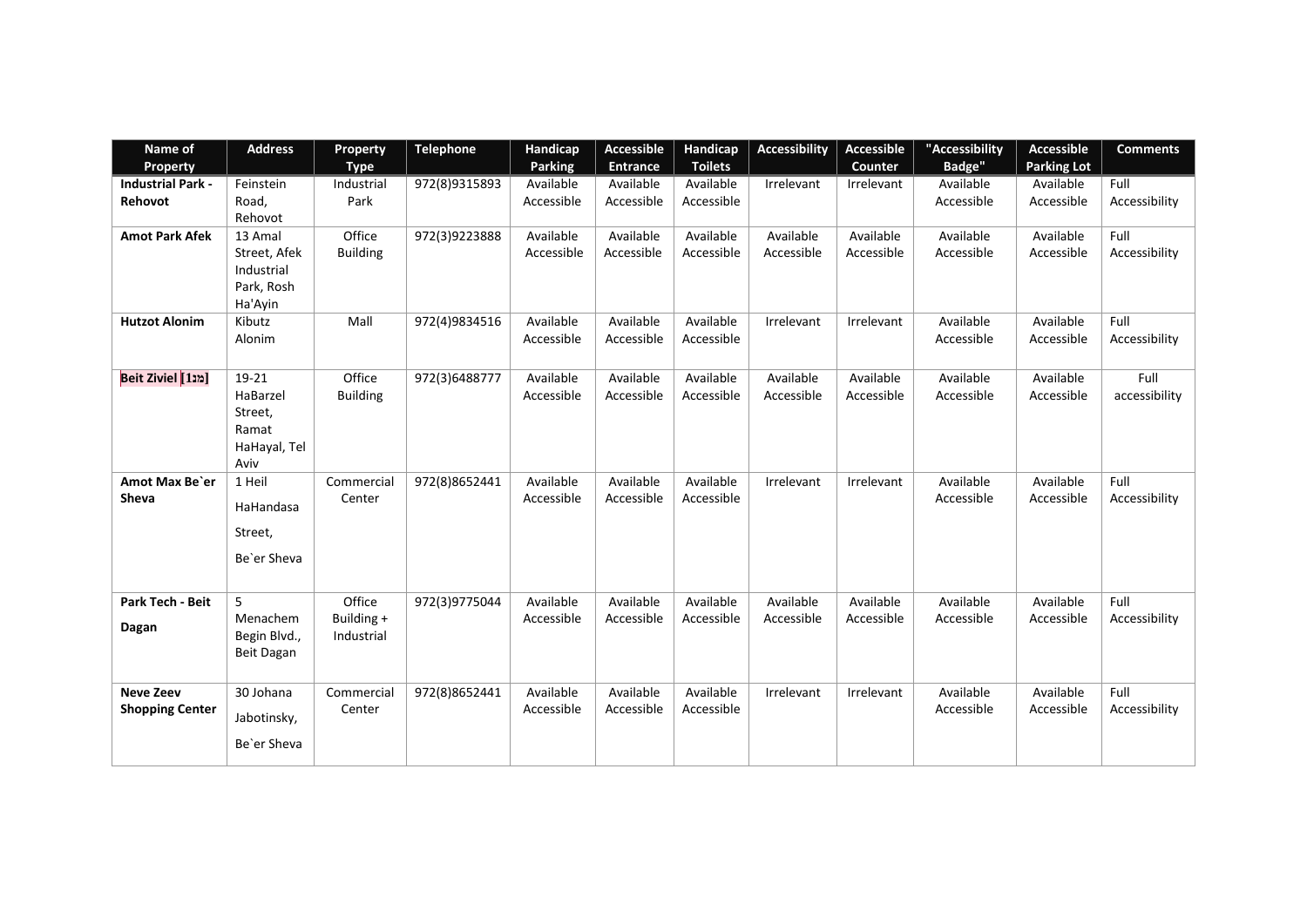| Name of                           | <b>Address</b>                      | <b>Property</b>          | <b>Telephone</b> | Handicap<br><b>Parking</b> | <b>Accessible</b><br><b>Entrance</b> | Handicap<br><b>Toilets</b> | <b>Accessibility</b> | <b>Accessible</b><br>Counter | "Accessibility<br><b>Badge"</b> | <b>Accessible</b><br><b>Parking Lot</b> | <b>Comments</b>       |
|-----------------------------------|-------------------------------------|--------------------------|------------------|----------------------------|--------------------------------------|----------------------------|----------------------|------------------------------|---------------------------------|-----------------------------------------|-----------------------|
| Property<br><b>Migdal</b>         | $124$ Ibn                           | <b>Type</b><br>Office    | 972(3)5271356    | Available                  | Available                            | Available                  | Irrelevant           | Available                    | Available                       | Available                               | Full                  |
| HaMe'a[21n]+                      | Gabirol<br>Street, Tel              | <b>Building</b><br>+Mall |                  | Accessible                 | Accessible                           | Accessible                 |                      | Accessible                   | Accessible                      | Accessible                              | Accessibility         |
| <b>Mall 124</b>                   | Aviv                                |                          |                  |                            |                                      |                            |                      |                              |                                 |                                         |                       |
| <b>Beit Amot Clal</b>             | 25 HaSivim                          | Office                   | 972(3)9217877    | Available                  | Available                            | Available                  | Available            | Available                    | Available                       | Available                               | Full                  |
| <b>Communications</b>             | Street,                             | <b>Building</b>          |                  | Accessible                 | Accessible                           | Accessible                 | Accessible           | Accessible                   | Accessible                      | Accessible                              | Accessibility         |
|                                   | Petah Tikva                         |                          |                  |                            |                                      |                            |                      |                              |                                 |                                         |                       |
| Jerusalem                         | Jaffa and                           | <b>Central Bus</b>       | 972(2)5383586    | Available                  | Available                            | Available                  | Irrelevant           | Irrelevant                   | Available                       | Available                               | Full                  |
| <b>Central Bus</b>                | HaTzvi                              | Station +<br>Mall        |                  | Accessible                 | Accessible                           | Accessible                 |                      |                              | Accessible                      | Accessible                              | Accessibility         |
| <b>Station</b>                    | Street,                             |                          |                  |                            |                                      |                            |                      |                              |                                 |                                         |                       |
|                                   | Romema                              |                          |                  |                            |                                      |                            |                      |                              |                                 |                                         |                       |
| Orot Mall - Or                    | 1 Weitzman                          | Mall                     | 972(4)6260411    | Available                  | Available                            | Available                  | Irrelevant           | Irrelevant                   | Available                       | Available                               | Full                  |
| Akiva                             | Blvd, Or<br>Akiva                   |                          |                  | Accessible                 | Accessible                           | Accessible                 |                      |                              | Accessible                      | Accessible                              | Accessibility         |
| <b>The Kirya Center</b><br>Ashdod | $1 - 5$<br><b>HaBanim</b>           | Commercial<br>Center     | 972(8)8652441    | Available<br>Accessible    | Available<br>Accessible              | Available<br>Accessible    | Irrelevant           | Irrelevant                   | Available<br>Accessible         | Available<br>Accessible                 | Full<br>Accessibility |
|                                   | Street, City<br>District,<br>Ashdod |                          |                  |                            |                                      |                            |                      |                              |                                 |                                         |                       |
| <b>Center Hagalil</b>             | 7 Ha`Agas                           | Commercial               | 972(4)6935454    | Available                  | Available                            | Available                  | Irrelevant           | Irrelevant                   | Available                       | Available                               | Full                  |
| <b>Rosh Pina</b>                  | Street, Rosh<br>Pina                | Center                   |                  | Accessible                 | Accessible                           | Accessible                 |                      |                              | Accessible                      | Accessible                              | Accessibility         |
| <b>My Center Mall</b>             | 9 Maale                             | Commercial               | 972(4)6260411    | Available                  | Available                            | Irrelevant                 | Available            | Available                    | Available                       | Available                               | Full                  |
|                                   | Camon                               | Center                   |                  | Accessible                 | Accessible                           |                            | Accessible           | Accessible                   | Accessible                      | Accessible                              | accessibility         |
|                                   | Street,                             |                          |                  |                            |                                      |                            |                      |                              |                                 |                                         |                       |
|                                   | Karmiel                             |                          |                  |                            |                                      |                            |                      |                              |                                 |                                         |                       |
|                                   |                                     |                          |                  |                            |                                      |                            |                      |                              |                                 |                                         |                       |